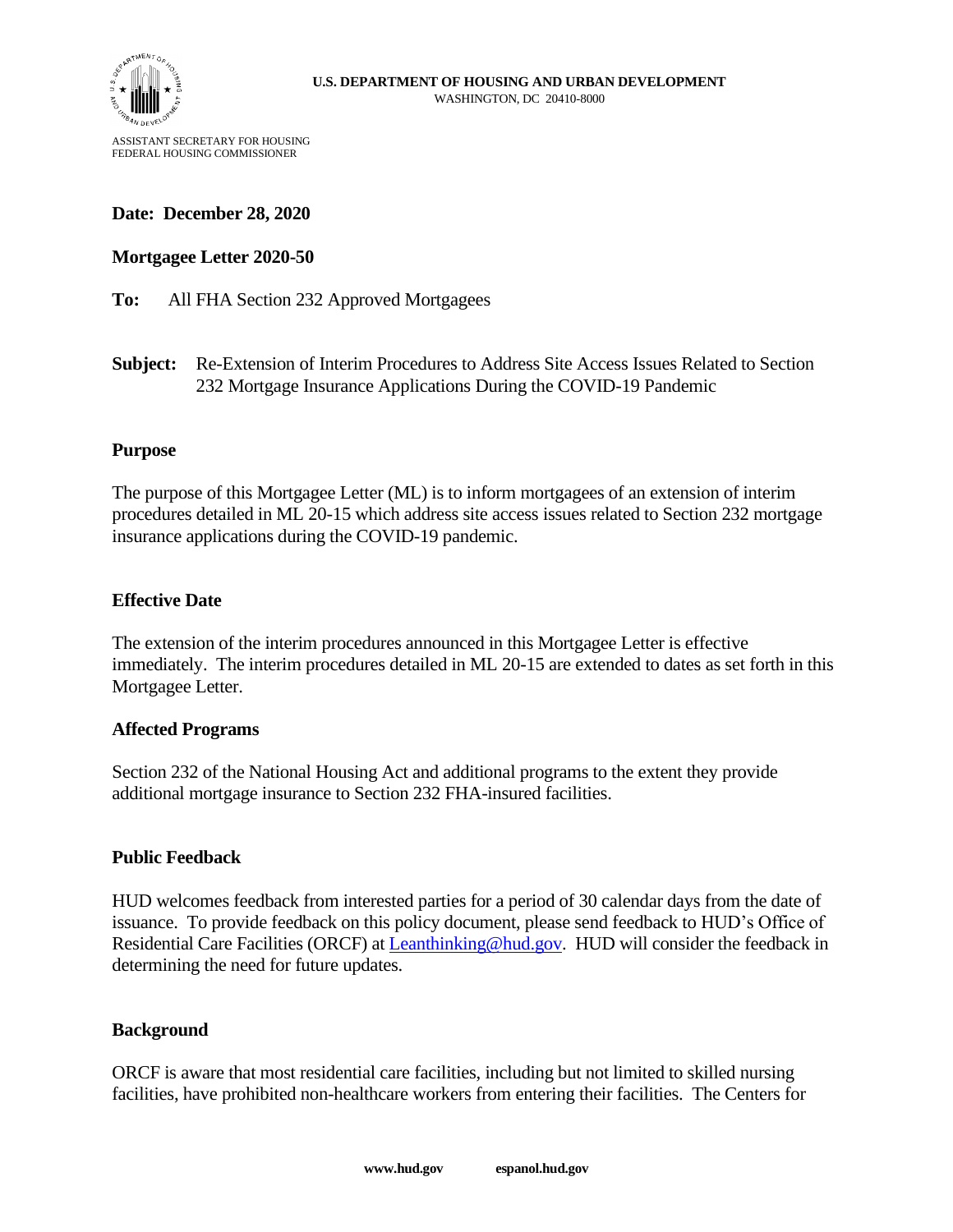Medicare & Medicaid Services (CMS) has restricted visitors and non-essential health care personnel, except for end-of-life situations (with strict conditions) in all of the nation's nursing homes. These restrictions extend to individuals who need access to nursing homes to conduct onsite inspection to comply with the Section 232 insurance requirements.

In an effort to continue to support healthcare facility financing in this difficult time, ORCF has made temporary modifications to the established processes for on-site inspections.

# **Third-Party Site Inspections**

The following temporary modifications pertain to third-party site inspections for Section 232 FHAinsured healthcare facilities effective through March 31, 2021. For those inspections, the FHA Lender will help facilitate clear communication between the third-party report preparers and ensure that all third-party report preparers have access to the full portfolio of photos taken at the facility.

- 1. Property Capital Needs Assessments (PCNA). HUD will require the following of the PCNA preparer when he or she is unable to access the interior of the building and/or travel to the subject site for an exterior inspection:
	- A review of the most recent PCNA on the subject (if applicable and available), and
	- A review of photos of building areas and components that are provided by facility staff. The PCNA preparer will inform the on-site contact of the building areas and components that need photos, including photos showing measurements to assess accessibility under the FHA/UFAS/ADA. Please see the attached Addendum entitled "Photos and Section 232 PCNA's and Environmental Documentation" for best practices, and
	- A review of virtual, publicly available sources, including satellite photos, and
	- Phone interview(s) with facility staff, and
	- Based upon their review of photos, publicly available sources, and discussions with facility staff, the PCNA preparer may also arrange for a virtual, video inspection of portions of the building(s)/site deemed necessary, and
	- Based upon their review of photos, and discussions with facility staff, the PCNA preparer will include in their report any noted necessary FHA/UFAS/ADA (accessibility) repairs, and
	- An on-site exterior inspection of the subject may be performed if practicable; however, this is not required.
	- Federal accessibility requirements cannot be waived.
- 2. Appraisals: HUD will require the following of the third-party appraiser when he or she is unable to access the interior of the building and/or travel to the subject site for an exterior:
	- The appraiser will review photos taken of the facility or site, and on projects with existing buildings, the PCNA; and
	- The appraiser will review market competitor/appraisal comparables using a combination of internet searches, phone calls to such facilities, surveys conducted by the marketing staff of the subject facility, and information available from national research firms; and
	- The appraiser will review virtual, publicly available sources, including satellite photos; and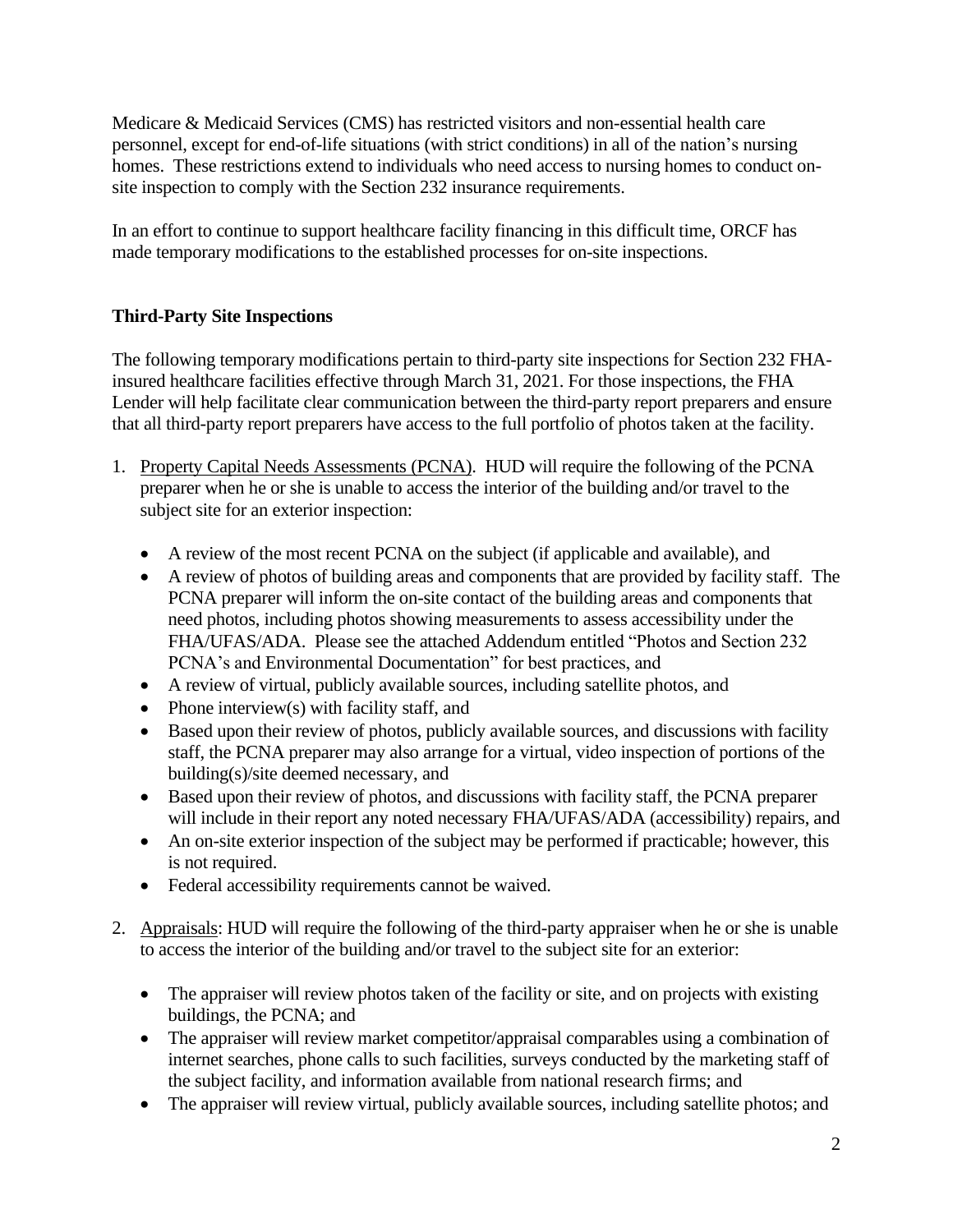- On projects with existing buildings, the appraiser will interview the Administrator of the subject (and as needed supplemented by interviews with other facility staff); and
- Based upon their review of photos, publicly available sources, and discussions with facility staff, the appraiser may also arrange for a virtual, video inspection of the subject if it is deemed necessary; and
- An external subject site inspection and market visit may be performed if practicable; however, neither are required. When there is no site/market visit, there needs to be extra vigilance on the part of the appraiser to use the above resources to understand the conditions of the subject and market. If a market visit is performed, appraisers should not attempt to enter other facilities; and
- If the appraiser believes that using these alternative inspection methods would not result in a credible value opinion, they should refuse the assignment, and
- The appraiser will fully disclose the scope of the inspection or lack thereof. Discussions with property contacts should be clearly described; and
- From the Appraisal Institute: "Appraisal reports should include a discussion of market conditions, and so mention the coronavirus outbreak and its possible impact. However, it is not appropriate to include a disclaimer or extraordinary assumption that suggests the appraiser is not taking responsibility for analysis of market conditions."
- 3. Section 232 Phase I Environmental Site Assessments, Asbestos Surveys, and Radon Testing: If the Environmental Site Assessment (ESA) preparer is unable to access the interior of the building and/or travel to the subject site for an exterior inspection, ORCF will not object to foregoing either or both, provided:
	- The Environmental Documentation is conducted in accordance with ASTM E1527-13 (or most recent version), and
	- The preparer reviews photos taken of the facility and publicly available sources (such as satellite photos). Please see the attached Addendum entitled "Photos and Section 232 PCNA's and Environmental Documentation" for best practices, and
	- As needed, phone interview(s) with facility staff; and
	- The site does not have higher risk past, current or adjacent uses, including but not limited to underground storage tanks, contaminated soil or groundwater, dumps, solid or hazardous waste landfills, brownfields or superfund sites. In such instances, ORCF may require an inperson site visit by the ESA preparer. In cases where ORCF requires a physical site visit, ORCF will accept a draft ESA report that includes all information except the physical site visit (the preparer must view the interior and exterior by other means) for purposes of submitting the application. The final ESA with the site visit must be submitted before ORCF will issue a Firm Commitment.

Regarding asbestos surveys and radon testing: In situations where interior access to the subject is limited and the asbestos survey (if applicable) and/or radon testing cannot be completed prior to application submittal, ORCF will require a Firm Commitment condition requiring the asbestos survey and/or radon testing (and any required mitigation to be identified) prior to closing. Such radon testing must test 100% of the ground level units/rooms and 10% of the upper floor units/rooms in all buildings included in the project.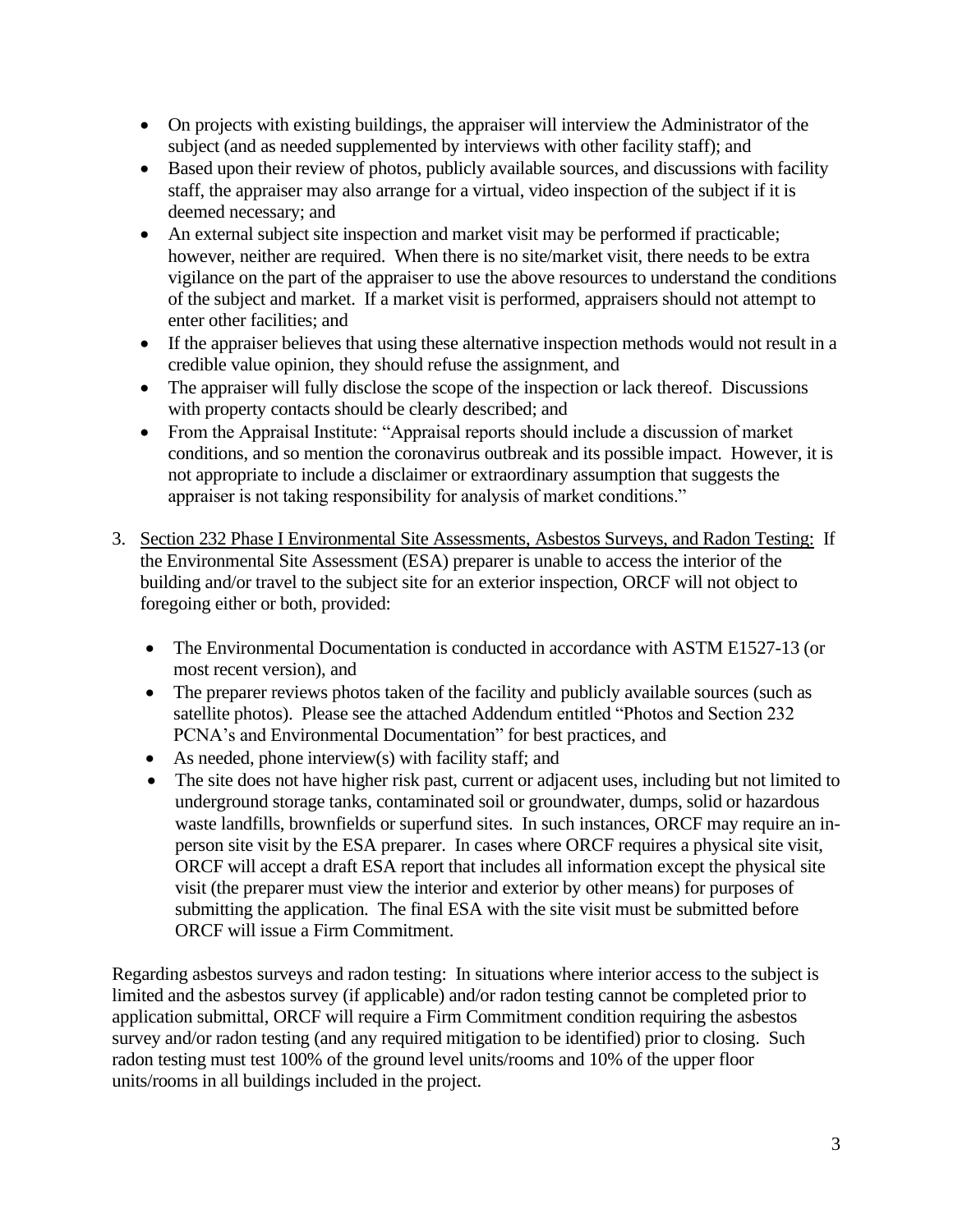## **Status of State Historic Preservation Offices**

The National Conference of State Historic Preservation Officers (NCSHPO) is posting a list of the operating status of SHPO offices during the COVID-19 outbreak. The list is available on the NCSHPO homepage and will be updated periodically at [https://ncshpo.org/.](https://ncshpo.org/)

## **Lender Underwriter Site Visits**

For Section 232 applications submitted no later than March 31, 2021, ORCF is waiving the requirement for a lender underwriter site visit in those instances when the FHA Lender is unable to access the interior of the building and/or travel to the subject site. If the lender underwriter site visit is not conducted, the underwriter must view the portfolio of photos discussed above and conduct a phone interview with pertinent facility staff. ORCF encourages this phone interview be done in conjunction with interview(s) conducted by third party providers as detailed above.

## **Expiring Appraisals**

In the recent past, ORCF has granted waivers for appraisals that are older than the 180 days allowed for refinances and 120 days for new construction, as timed from the effective date of value. ORCF was comfortable with these waivers when it was reasonably certain there were no major shifts in the market or when updated financials showed steady operations. Due to the COVID-19 National Emergency, it is no longer the case that ORCF can assume there have been no market shifts. For this reason, ORCF will no longer grant waivers to appraisal expiration dates.

The effective date of value for Section 223(f), Section 241(a), and Section 232 sub-rehab loans is defined in the Section 232 Handbook as the date the property was inspected. When the subject or market cannot be inspected, the appraiser is instructed to tie the effective date of value to the date after the end-date of the most recent historical income and expense statement included in the report. For new construction, when the site or market cannot be inspected, the effective date of value should be the date the value was determined.

### **Inspections on New Construction, Substantial Rehabilitation and Section 241(a)s**

For monthly construction inspections on Section 232 new construction, substantial rehabilitation, or Section 241(a) through March 31, 2021, ORCF will allow a deviation in the normal process for performing these meetings as follows:

• In lieu of an in-person inspection, a live, virtual inspection of building areas and construction that would normally be viewed in the inspection using a video app (e.g. FaceTime) will be allowed. If this option is chosen, general contractor staff will direct the video from the construction site, and the supervisory architect and HUD contract inspector may participate virtually (if either or both are not attending the inspection in-person).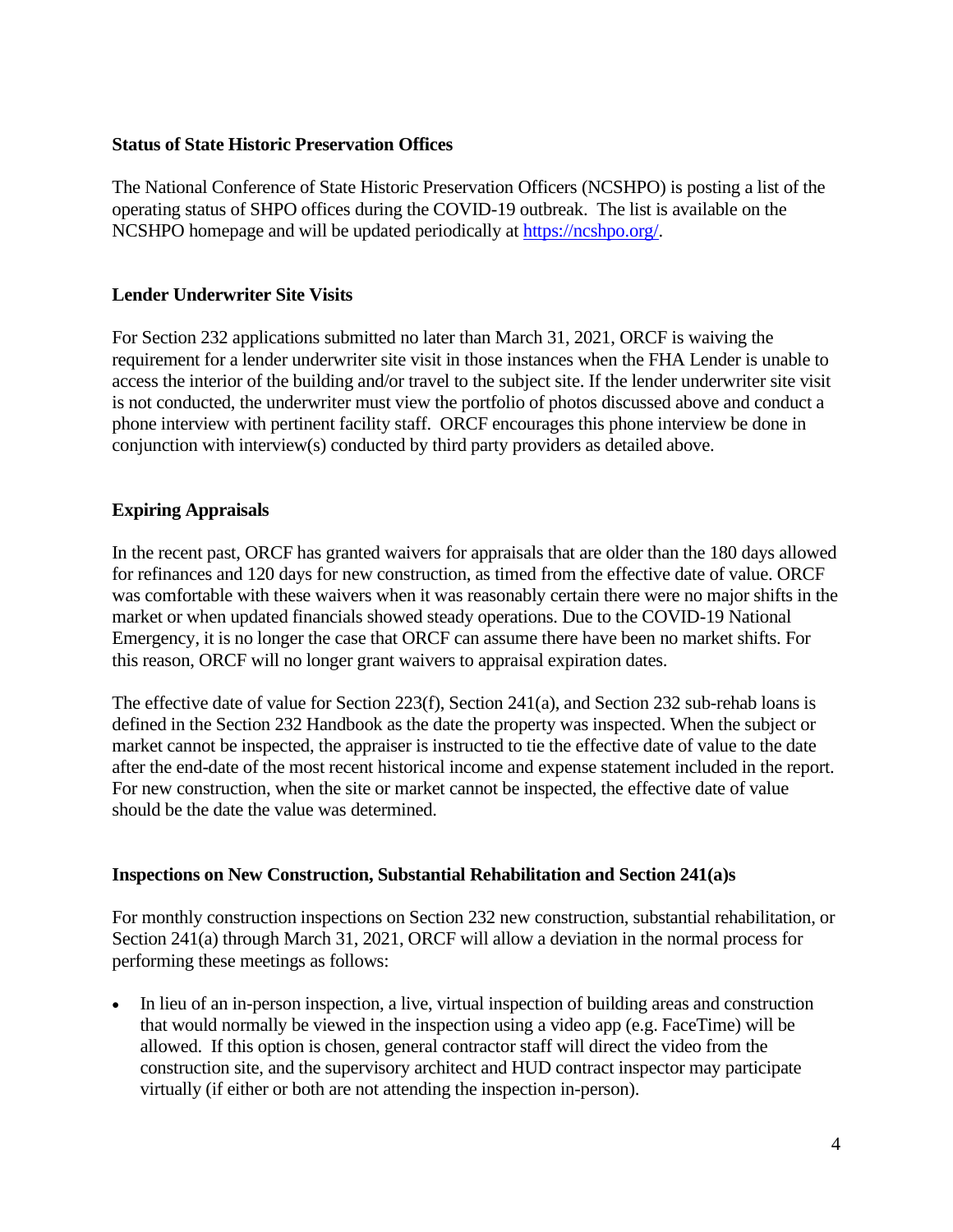- The HUD-92448-ORCF (Contractor's Requisition) may be signed electronically.
- Pictures must be sent electronically to the supervisory architect and the HUD contract inspector.

## **Paperwork Reduction Act**

The information collection requirements contained in this document have been approved by the Office of Management and Budget (OMB) under the Paperwork Reduction Act of 1995 (44 U.S.C. 3501-3520) and assigned OMB Control Number 2502-0605. In accordance with the Paperwork Reduction Act, HUD may not conduct or sponsor, and a person is not required to respond to, a collection of information unless the collection displays a currently valid OMB Control Number.

## **Questions**

Any questions regarding this Mortgagee Letter may be directed to the Office of Residential Care Facilities by email at [LeanThinking@hud.gov.](mailto:LeanThinking@hud.gov) For additional information on the Section 232 Program addressed in this Mortgagee Letter, please visit: [https://www.hud.gov/federal\\_housing\\_administration/healthcare\\_facilities/residential\\_care.](https://www.hud.gov/federal_housing_administration/healthcare_facilities/residential_care)

### **Signature**

Dana T. Wade Assistant Secretary for Housing – Federal Housing Commissioner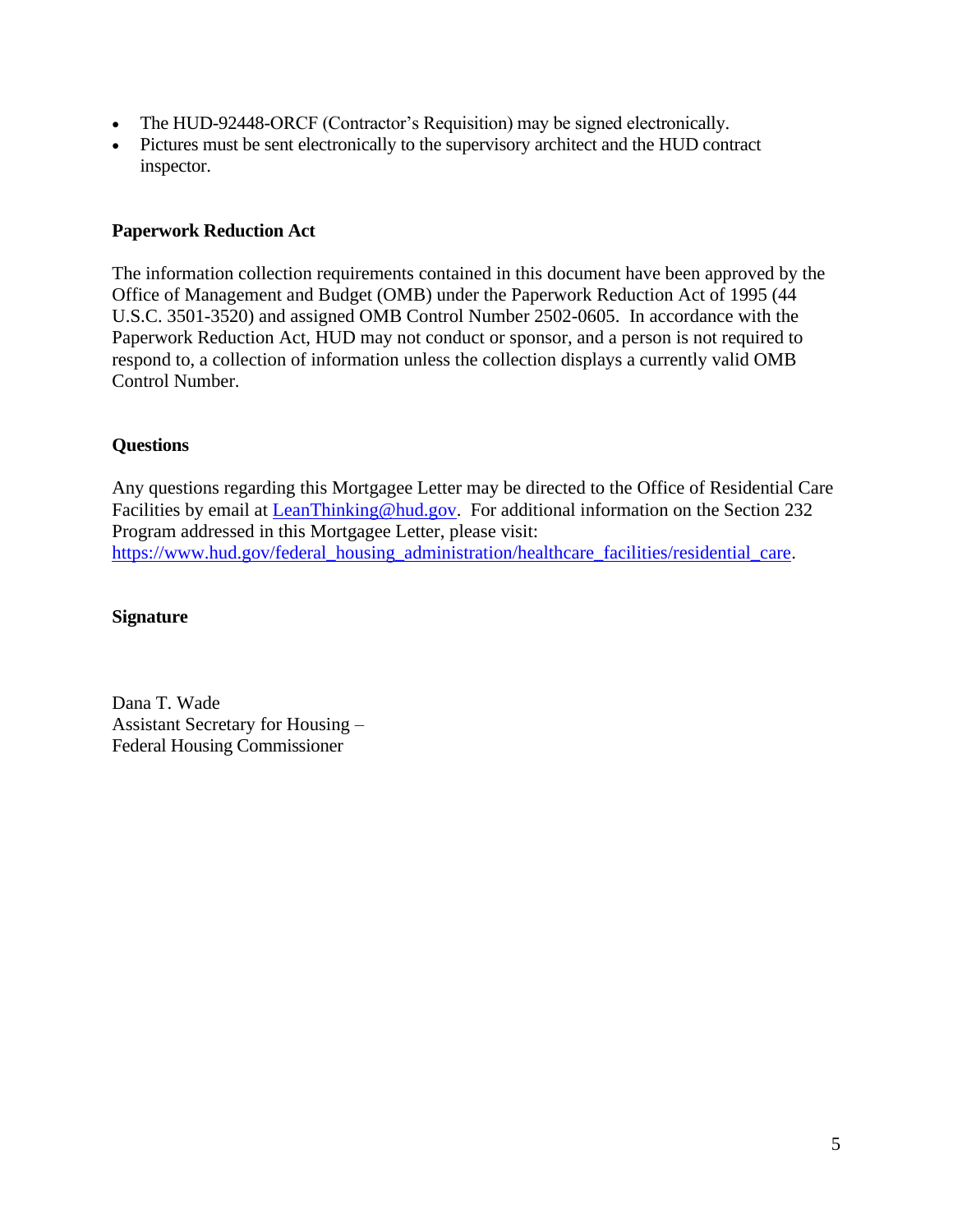## **MORTGAGEE LETTER 2020-50 ADDENDUM: Photos and Section 232 PCNA's and Environmental Documentation**

This Addendum contains best practices on photos for Section 232 PCNA's and Environmental Documentation that should be taken by facility staff when an inspection of the subject interior and/or exterior is not possible during the COVID-19 National Emergency.

## General Comments:

- Sufficient photographs must be taken at a high pixel quality to depict the general condition of the project and to allow a desk reviewer to understand the quality, condition, and adequacy of the physical plant. The photos must identify all types of buildings, amenities, ancillary structures, finishes, adjacent properties of the subject property, as well as all interior dwelling unit finishes, common areas, mechanical areas, basements, amenities, adjacent properties, site features, etc. When taking a close-up photograph on the exterior of the property, it may be advantageous to take an additional photo of the surrounding area, to better identify the location of that photo.
- For pictures of a resident unit, the first photo in that series of photos shall be of the unit number (excluding the resident's name) and photos following the picture of the unit number should be photos that pertain to the conditions of that specific unit.
- All photos shall be date stamped.
- Cameras should be leveled and focused to provide the appropriate information without distortion, as well as capturing contextual photographs, mid-range photographs, and close up photographs of any measurements taken.
- Where appropriate to demonstrate compliance or non-compliance with an accessibility standard such as FHA/ADA/UFAS, a measuring device shall be positioned in the photograph perpendicular to provide sufficient context and information for verification and examination.

# PCNA Photos:

1. Site and Structural Frame / Building Envelope:

- Property identification sign
- General overview photos of property, including property entrances
- Features such as landscaping, retaining walls, drainage ponds, fencing, security gates, playgrounds, dog parks, tennis courts, pools, patios, grilling areas, gazebo or pavilion, fountains, site lighting, etc.
- Pavement, driveways, parking lots, sidewalks
- Exterior of all building on site including ramps, stairs, balconies, decks, porches, fire escape structures, roof assemblies, doors, windows, fascia, soffit, other flashing details, gutters or other roof drainage systems, etc.
- Photos of each side of the building are required.
- Accessory structures: carports, garage buildings, storage buildings, maintenance shops
- In addition, where available, include photos that illustrate the construction of the structures, such as: foundation walls, floor joints, columns, beams, floor/roof slabs, and any other structural elements that can be inspected.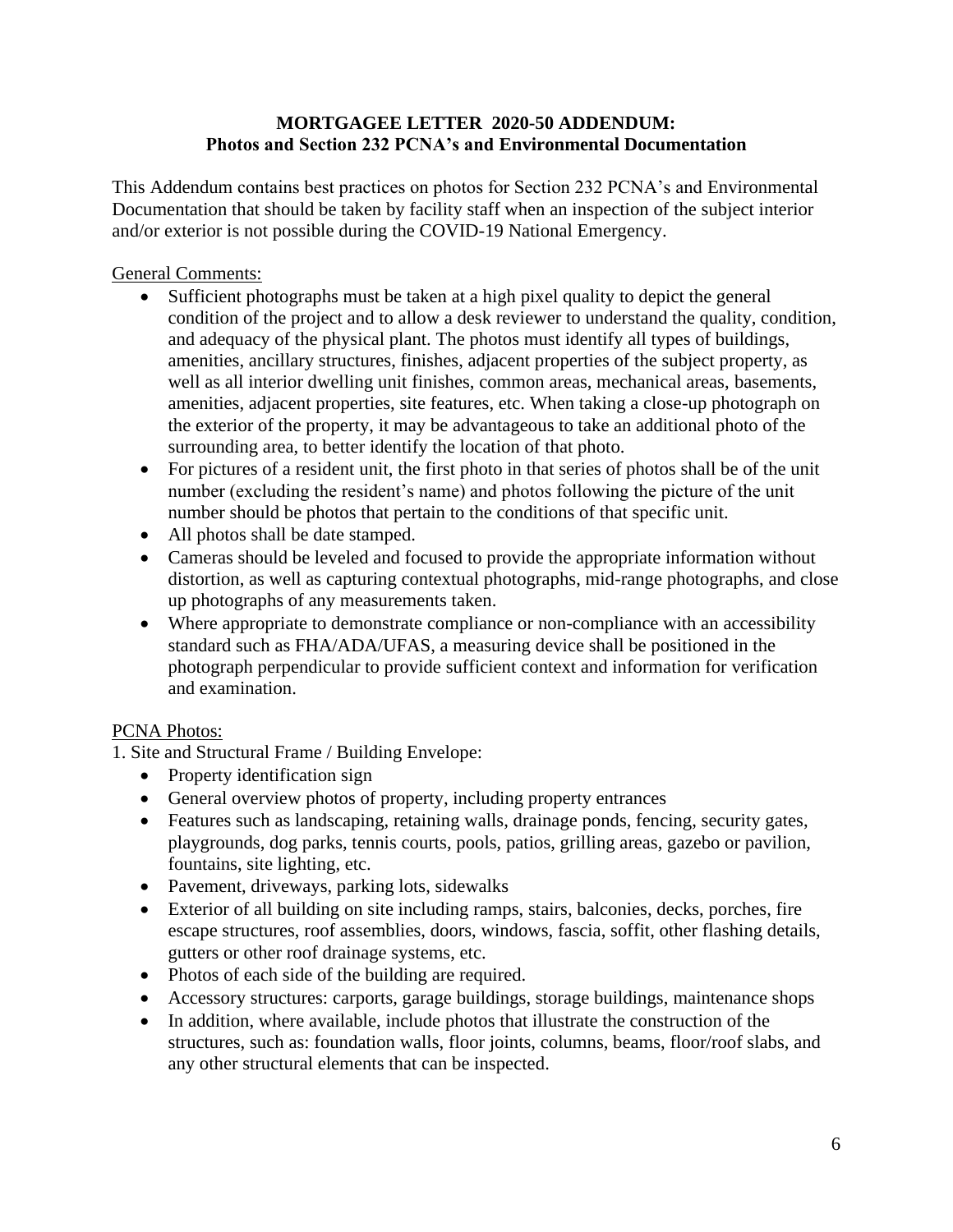2. Mechanical, Electrical, Vertical Transportation, Life Safety / Fire Protection – see below for comments on recommended repairs:

- Mechanical equipment, including HVAC and water supply equipment as well as water heating equipment.
- Electrical panels, including main service panels and unit level panels, transformers, generators, evidence of electrical wire material, any devices used with Aluminum wiring
- Life Safety / Fire Protection, such as: smoke detectors, carbon monoxide alarms, sprinkler heads, exit signs, fire alarms, fire alarm panels, fire hose, fire extinguishers, hardware on egress doors, emergency call elements (pull cords, central notification panel, light outside unit door), etc.
- Vertical Transportations, including elevators (interior cab, and controls, and equipment room)
- Photos of any exposed plumbing materials.
- 3. Interior Common Areas and Resident Units:
	- Group and include photos of all typical interior common spaces, such as community rooms, dining areas, maintenance areas, hallways, business offices, restrooms, bathrooms, shower rooms, game rooms, kitchens, fitness rooms, theatre rooms, etc.
	- Include photos of the commercial kitchen to include photos of all major cooking, food preparation, and refrigeration equipment.
	- If the property features common spaces that are unique, include photos of each unique common space.
	- Photos of each type of dwelling unit, to include:
		- o Photo of unit entrance door, including unit number (excluding resident's name)
		- o Photos of every room within that unit, including restroom, bathroom, kitchenette, patio or balcony area, walk-in closets, mechanical closets, etc.
		- o Photos shall include 1-2 examples of each unit type in the facility (e.g., studio, one-bedroom, semi-private, ward, etc.).
		- o Photos shall include, if necessary, 1-2 examples of units which differ significantly in condition (i.e. specific units updated versus original condition, if present at property)
- 4. Required Repairs:
	- Take photographs of any known issues/deficiencies at the property.
	- Photographs should clearly depict the nature and scope of any required or proposed repairs.
	- To the extent possible, photographs shall include a contextual photograph, a midrange photograph, and a close-up photograph of any measurements taken.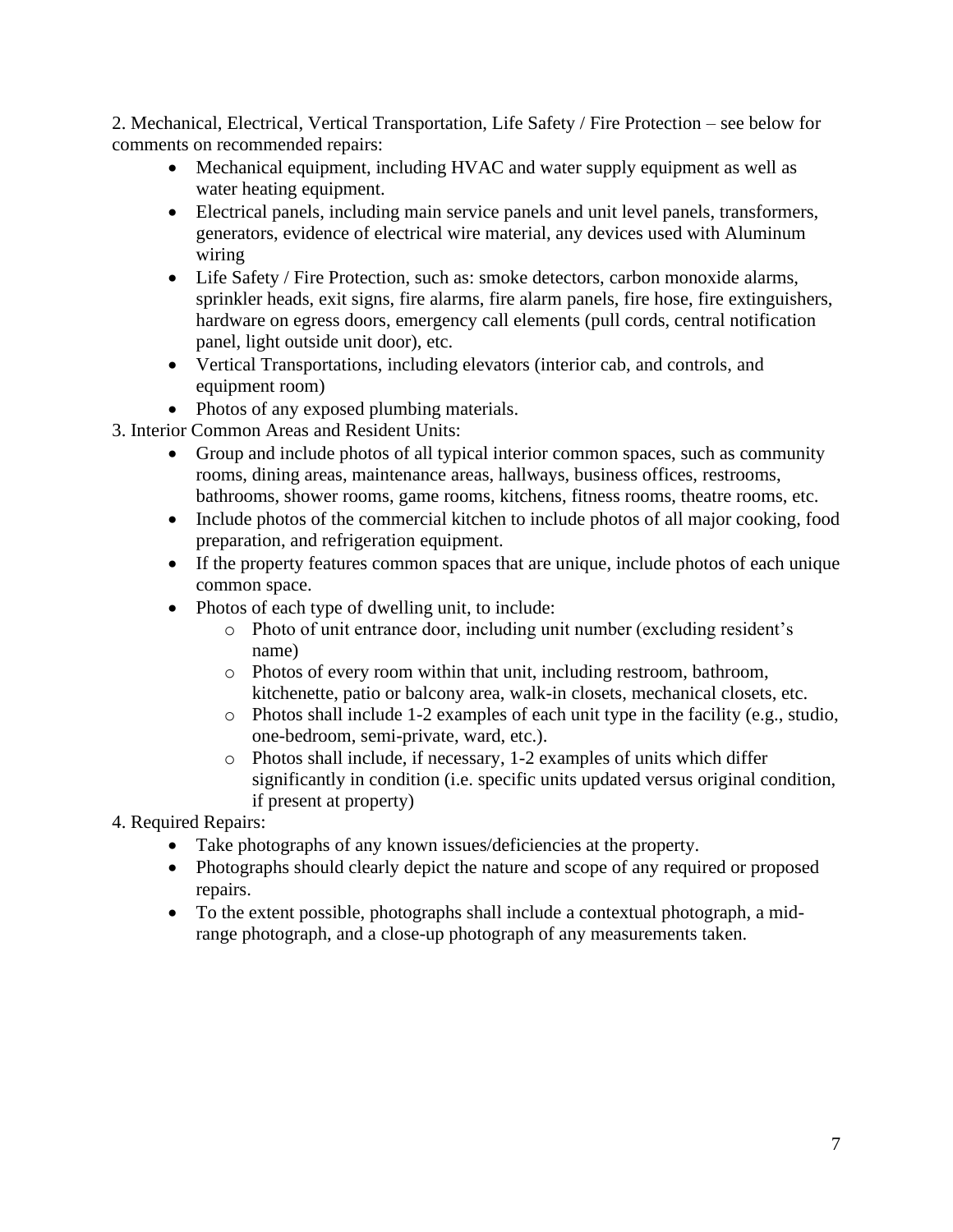Environmental Site Assessment Photos:

1. Site boundaries:

- North Boundary
- East Boundary
- South Boundary
- West Boundary
- 2. Adjoining properties:
	- Photos of what is adjacent to the subject property to the north, south, east and west
	- Adjacent sites listed on leaking underground storage tanks (LUST) or similar databases look for monitoring wells along the boundary of the subject property that adjoins any adjacent LUST as well as on sidewalks and streets that separate any LUST site from the subject property.
- 3. Exterior (from all directions):
	- Transformers (pole/pad):
		- $\circ$  All leaking transformers should be marked on a field map/site plan, making note of the location of impacted transformers: e.g. leaking transformer located immediately northeast of Building #2…or… between Buildings #3 and #4).
		- o Obtain multiple photos from different angles and ranges of each transformer observed to be leaking.
		- o If soil is impacted, use your finger to determine the depth of surficial staining obtain a photo. (Most of the time, the depth of staining will not exceed more than 2-3 inches.)
		- o Take photos of transformer that depict significant sinkage.
	- Solid waste disposal area, including grease disposal dumpster, trap, below ground interceptors, 55-gallon drums and medical waste area (exterior storage sheds/ancillary buildings)
	- HVAC systems
	- Wells/cisterns (potable wells, monitoring wells, irrigation wells, dry wells)
	- Stormwater ponds, wetland areas, water features
	- Septic systems, oil/water separator (discharge point of separator / location of manhole / pipe run), municipal pump stations (if onsite)
	- Onsite wastewater treatment systems or remnants of former systems (e.g. may be present on facilities located in rural areas that were constructed prior to the 1980's)
	- Emergency generator and associated fuel tank (including additional day tanks). Photo should show distance from tank to nearest building. Photo should show surrounding views from tank (N-S-E-W). Note any evidence of overfills or spills around fill port and base of generator unit.
	- Aboveground storage tanks (excluding generator tanks) containment area, piping run (above/belowground), lock on fill port, staining on tank, beneath or surrounding tank (note type of surface the tank is stored on (ex. bare ground, concrete etc.))
	- Existing underground storage tank areas, including vent pipe(s) and fill ports
	- Former underground storage tank areas (former tank basins/former excavations). Photos of vent pipes or fill ports that were not abandoned/removed during closure activities.
	- Stressed vegetation/stained soil/pavement and/or surface water with discoloration, odor, sheen (try to determine extent of soil staining and take photos)